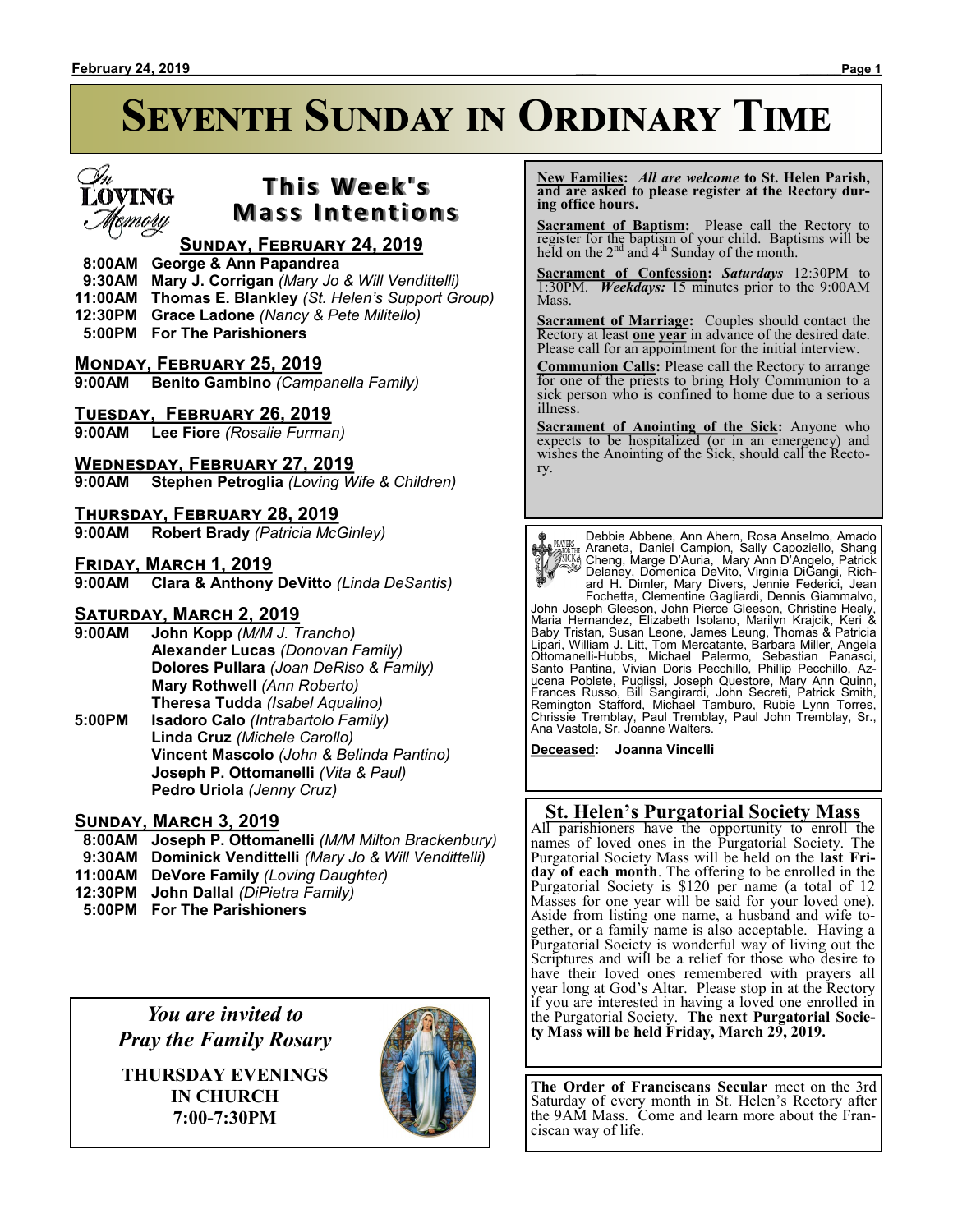#### **February 24, 2019 \_\_\_ \_\_\_\_\_\_Page 2**



 A statue of St. Francis of Assisi is more than a bird feeder, and neither is he only a Saint for animals. He is a Saint of ecology, peace and all good. Following in the footsteps of St. Francis is more than living a good Christian life. It is going from Gospel to life, and from life to Gospel.

 If you have a desire to learn more about Franciscan charism, you are most welcome to join us on the **third Saturday of the month** after the 9:00AM Mass in the Rectory Meeting Room for our gathering. We look forward to seeing you there. Light refreshments will be offered. God bless you!

### **GOOD SHEPHERD STATUE**

We would like to thank **Mary Ruane,** who kept the statue this past week. Anyone interested in keeping the statue in their home and praying for vocations for one week should contact the Rectory.

**The Holy Name Society** will hold their next meeting in Fr. Dooley Hall on **Sunday, March 3rd**, after the 8AM Mass. All men of the parish are invited.



### *Are you new to St. Helen Parish?*

If so, please remember to stop in at the Rectory to register your family!



**Tutoring Heights, Inc.** will offer an **SAT Prep**, a comprehensive course here at St. Helen Catholic Academy to prepare for the **May 2019 SAT**.

◆ 28 hours of instruction plus 3 full-length

practice tests.

- Rigorous course offered Tuesday & Thursday evenings.
- Master Math tutor of all levels.
- Fully licensed NYC-DOE English Teacher.
- Teachers have a combined 33 years of experience.
- Our students have won hundreds of thousands of dollars in college scholarships.

**Classes begin March 9, 2019. Registration deadline is**  February 25, 2019. Cost is \$900.00. For further details, and/or to register please call Nancy or Joe at (347) 762- 3660.

#### **Rosary for Peace…New Place, New Time**

The Rosary for Peace, sponsored by the Saint Helen Secular Franciscan Fraternity, takes place in the Church at 6:30PM every Wednesday. The group prays for our Blessed Mother's intercession to end violence (both domestic and civil) and the persecution of Christians throughout the world. All parishioners are invited to join us. We welcome anyone willing to lead a decade of the Rosary in a language other than English.

**St. Helen's Support Group for the Physically Challenged**  meets the first and third Wednesday of every month at 1:30PM in the Rectory meeting room. All are invited. For further information please call Joan at (718) 848-9173.

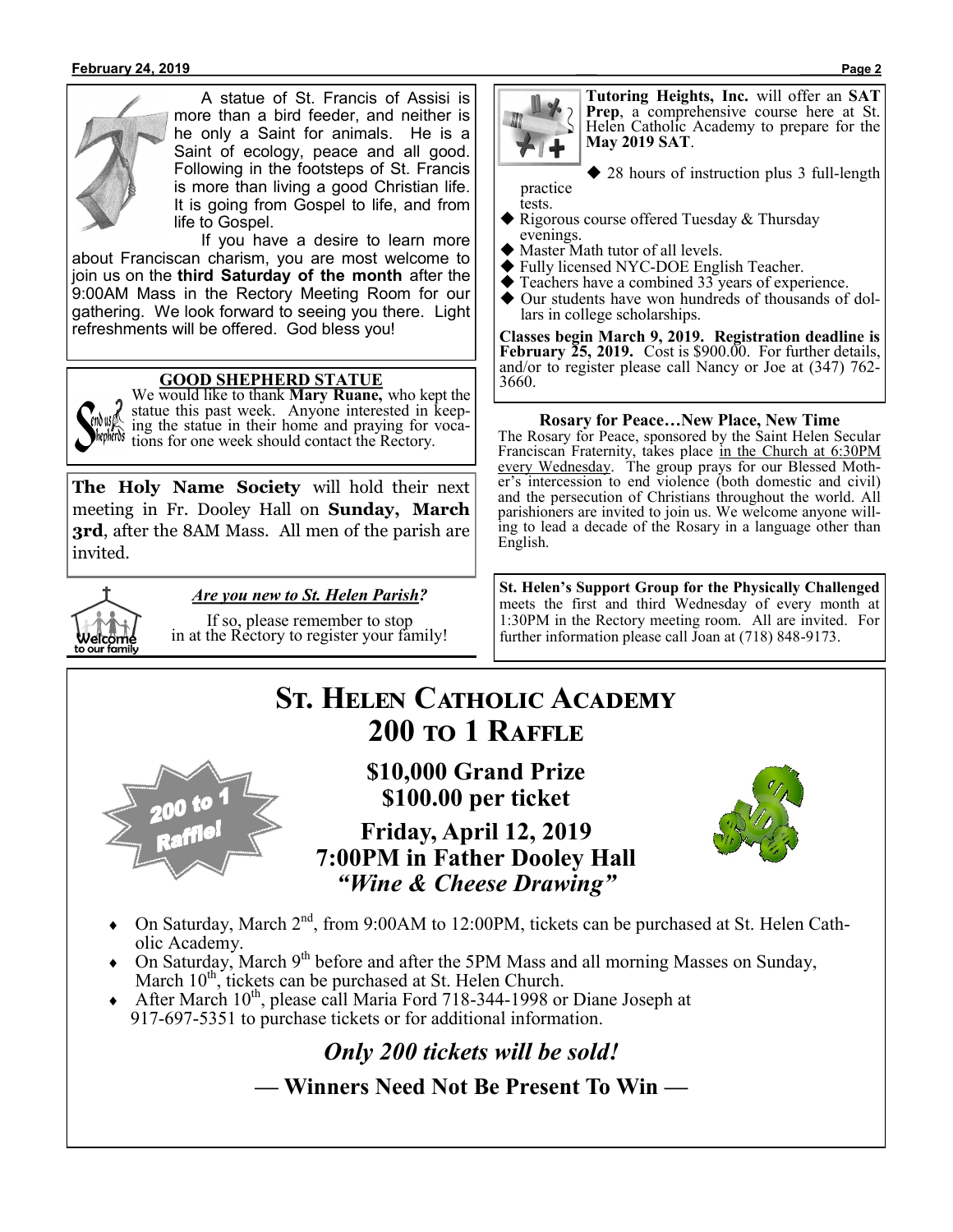### **Drive For The Troops Sponsored by the St. Vincent de Paul Group**

Each year, we collect donations for our Troops which are then shipped to soldiers overseas and in military hospitals. This program is being recreated and we are requesting only **military Exchange gift cards or monetary donations**. This is a more efficient way of donating and will save the cost of overseas shipping. The **Exchange** gift cards can be used only by military personnel at all **Exchange** shopping facilities worldwide and online.

We are asking parishioners to **buy the cards online** and then bring them to Church. If you prefer to make a monetary donation, the parish will use all money collected to purchase **Exchange** gift cards. The cards will then be forwarded to Troops stationed overseas as well as to Bethesda Military Hospital.

**Exchange** gift cards can be purchased at **www.shopmyexchange.com/exchangegift-card/6756653**. From this page, you can scroll down and learn more about the **Exchange** service by clicking on Exchange Quick Facts.



### **Please bring your Exchange gift card or monetary donation to Church during the Troops Drive on March 2nd & 3rd**.

Special "**Drive For The Troops**" envelopes will be available at the doors. You may also drop off your envelope at the Rectory or put it in the collection basket at any time.

**Thank you in advance for your endless generosity!**



### *What Are You Doing For Lent? Join Us As We Journey Home*

 When Henri Nouwen stumbled across a poster of Rembrandt's *Return of the Prodigal Son,* he began a spiritual journey that would help him understand the biblical parable as well as the story of his own life. Take this opportunity to join Father Nouwen as he leads the wayward prodigal and judgmental sibling who resides within each of us towards the open-handed, overwhelming compassion and eternal love of the Father.

 As Catholics, we are called to continual conversion. Join us for a five week group discussion of a spiritual classic that is sure to enrich your interior life and draw you closer to our risen Lord.

> **Where: St. Helen Parish When: Wednesdays from 7:00-8:45PM Dates: March 13 & 27, April 3, 10 & 17**

**Cost is \$20.00 For further questions** 

**Deadline to register is Monday, March 4th.**  $Joe.Canzoneri68@gmail.com$ 

|  |  | THE RETURN OF THE PRODIGAL SON |  |
|--|--|--------------------------------|--|

*Please tear off and return this portion to St. Helen's Rectory along with your \$20 payment for the book.* 

Name:  $\Box$ 

Phone: The contract of the contract of the contract of the contract of the contract of the contract of the contract of the contract of the contract of the contract of the contract of the contract of the contract of the con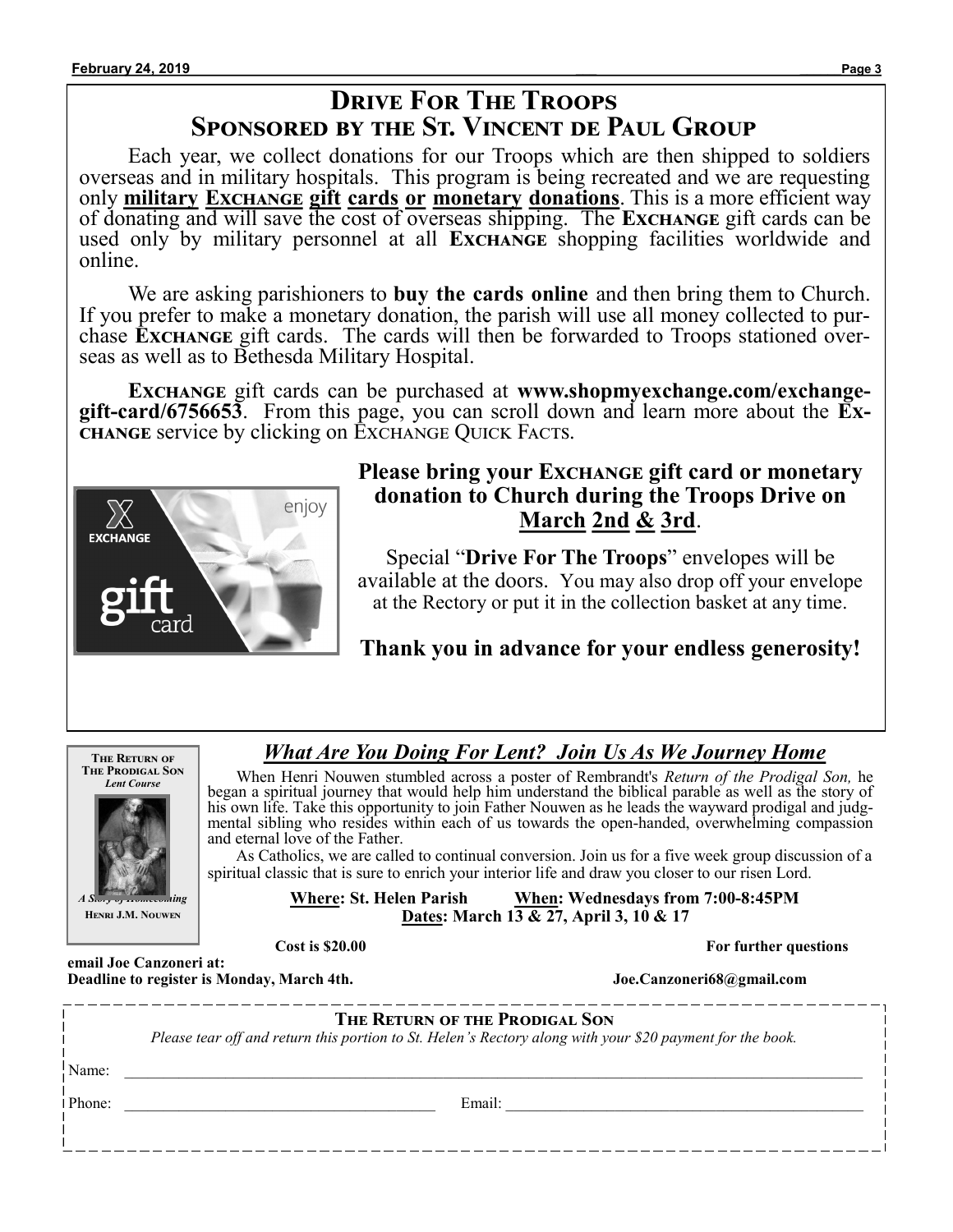### **"The Layman's Lens"**

*A collection of thoughts and perspective through the eyes of an everyday parishioner.*

### **III. A Fan of Christ**

For many of you, myself included, sports and entertainment are a big part of our lives. Whether television shows, favorite teams or athletes, singers or dancers, we all have teams and individuals we admire because of their accomplishments and talent that exceed the norm. Entertainers and athletes captivate us in a way where we seek knowledge of them. How they started, where were they born and raised, are they married and have children, etc. What we become is a follower of that individual's accomplishments or put more simply, a fan.

Generally, when people are fans, they may have pictures of that person, merchandise, memorabilia, maybe even an autograph. We hold on to things that make that celebrity what they mean to you. Some of us can answer trivia about their favorite actor, ball player, or singer to the tune of what is their favorite color, their favorite meal, and other references that are outside the realm of just enjoying their talent. The more we know about that person we are a fan of, the closer we become to them.

Though I have my favorites in each sport, or choice in music or acting, I am a fan of one person above all else and that is Jesus Christ. As any true fan would do, the way I get closer to my favorite celebrity is through studying him through scripture and understanding the impact He has made to other "fans" through their testimony. I seek knowledge of Him. I want to know what it was like to live in His time, to wake up in Nazareth, to break bread with Him and watch Him love those around Him, despite not being loved in return. God sent Christ as a way for us to know Him better; through God becoming flesh, He became a vehicle for us to know and feel the spirit of God in our hearts and souls. The more I know about Christ, the stronger my relationship grows.

Do you support Christ's team? The Angels, Saints, Martyrs, those who have served him and continue to serve him? This is, in fact, another way we can know Christ. This constant yearning for knowledge has deepened my faith in leaps and bounds, and brought me closer to Christ. I'll find myself studying a map of Galilee or researching the daily life of a citizen of Judea. Even with limited time, technology has allowed us to have information that we can use to achieve these studies that can enrich our understanding of Christ, God made man.

My relationship with Christ has grown infinitely through these studies, and allows me to understand what it was like to walk beside Christ. Much like we do when we meet our favorite athlete or celebrity, I welcome the day when I can say to Christ "I am your biggest fan".

Continue to be a fan of Christ. Know Christ as he knows us.

May the Lord God bless us today and everyday. Amen.